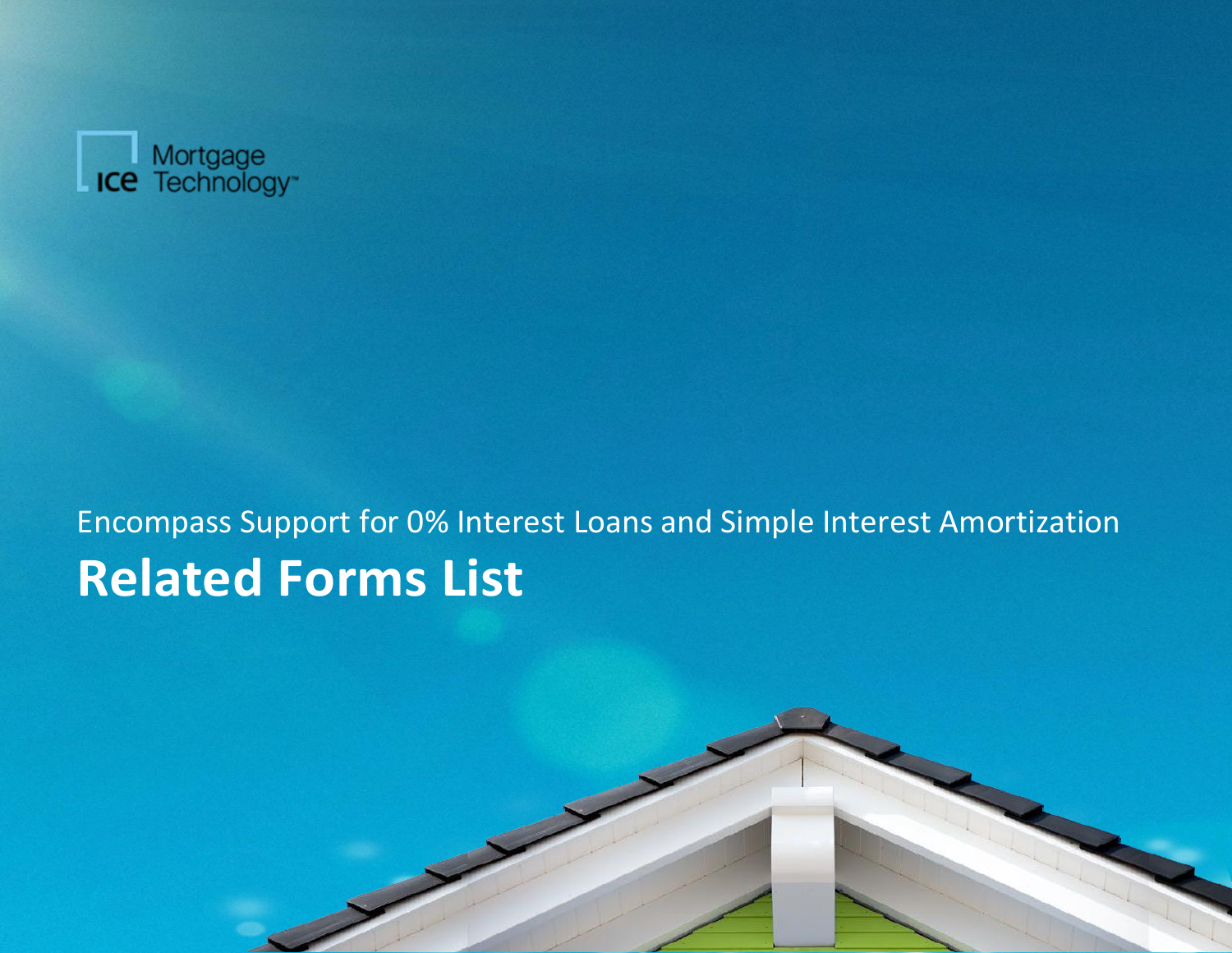## **Encompass Support for 0% Interest Loans and Simple Interest Amortization**

Encompass now supports simple interest amortization for closed end loans (including calculations updates to handle simple interest payment schedules and simple Interest P&I payment) and 0% interest payment loans for lenders originating down payment assistance loans for affordable housing, for example Habitat for Humanity and state and local housing agencies. The supported options include control for how 0% loans are presented from a disclosures standpoint in the projected payments table. These loan options will still require Notes and Mortgages from the State Agencies, which include language around loan payment terms and forgiveness requirements. Concurrent with the release of Encompass 21.3, additional plan codes will be made available to support these documents.

This document is limited to providing information regarding form development and form updates that are part of the Encompass support for 0% Interest Loans and Simple Interest Amortization. Additional information related to this initiative may be found in the Encompass 21.3 release note[s here.](https://help.elliemae.com/documentation/encompass/Content/encompass/release_notes/21-3/rn_encompass-release-21-3-title.htm)

|                                                   | <b>ICE MT</b>    |                                                         | <b>INVESTOR</b>       |                                       | <b>FORM</b>                 | <b>RELEASE</b><br><b>DATE TO</b> |
|---------------------------------------------------|------------------|---------------------------------------------------------|-----------------------|---------------------------------------|-----------------------------|----------------------------------|
| <b>INVESTOR NAME</b>                              | <b>PLAN CODE</b> | <b>DESCRIPTION</b>                                      | <b>PLAN CODE</b>      | <b>FORM NAME</b>                      | <b>IDENTIFIER</b>           | <b>PRODUCTION</b>                |
| #1131 - CBC Mortgage Agency                       | 11310011         | Chenoa FHA DPA Edge<br>Forgivable 3.50% Second          | CBCF30FDPAE3.5%       | DPA Edge Forgivable Note 3.50%        | <b>P01530NOT</b>            | 10/2021                          |
|                                                   | 11310012         | Chenoa FHA Edge Repayable<br>10 Yr Second               | CBC10FFHAE            | Uses Standard Agency<br>Document(s)   | N/A                         | 10/2021                          |
|                                                   | 11310013         | Chenoa FHA DPA Edge<br>Forgivable 5.00% Second          | CBCF30FDPAE5%         | DPA Edge Forgivable Note 5.00%        | P01531NOT                   | 10/2021                          |
| #0862 - Illinois Housing Development<br>Authority | 08620052         | Opening Doors 5 Yr<br>Forgivable w/HFA Preferred<br>1st | <b>IHDAC5ODFFHFAP</b> | Opening Doors Mortgage Note           | <b>IL01528NT</b>            | 10/2021                          |
|                                                   |                  |                                                         |                       | Opening Doors Second Mortgage         | IL01528DL                   |                                  |
|                                                   |                  |                                                         |                       | <b>Opening Doors Servicing Letter</b> | I0862ILODSRV                |                                  |
|                                                   | 08620053<br>1st  | Opening Doors 5 Yr                                      | <b>IHDAC5ODFFHFAA</b> | Opening Doors Mortgage Note           | 10/2021<br><b>IL01528NT</b> |                                  |
|                                                   |                  | Forgivable w/HFA Advantage                              |                       | Opening Doors Second Mortgage         | IL01528DL                   |                                  |
|                                                   |                  |                                                         |                       | <b>Opening Doors Servicing Letter</b> | I0862ILODSRV                |                                  |

**RELEASE**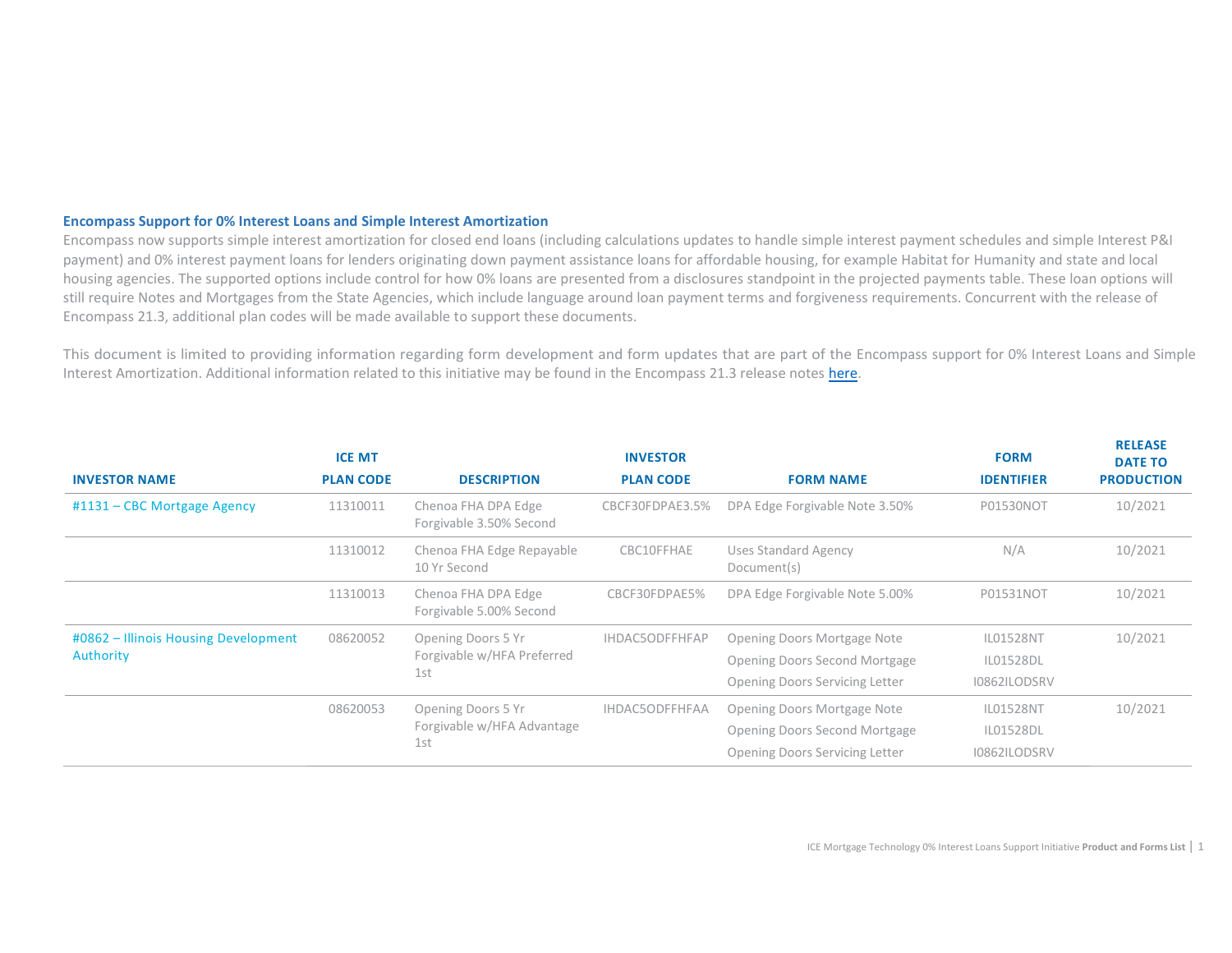| <b>INVESTOR NAME</b> | <b>ICE MT</b><br><b>PLAN CODE</b> | <b>DESCRIPTION</b>                             | <b>INVESTOR</b><br><b>PLAN CODE</b> | <b>FORM NAME</b>                               | <b>FORM</b><br><b>IDENTIFIER</b> | <b>RELEASE</b><br><b>DATE TO</b><br><b>PRODUCTION</b> |
|----------------------|-----------------------------------|------------------------------------------------|-------------------------------------|------------------------------------------------|----------------------------------|-------------------------------------------------------|
|                      | 08620054                          | Opening Doors 5 Yr                             | IHDAC5ODFFFHA                       | Opening Doors Mortgage Note                    | IL01528NT                        | 10/2021                                               |
|                      |                                   | Forgivable w/FHA 1st                           |                                     | <b>Opening Doors Second Mortgage</b>           | IL01528DL                        |                                                       |
|                      |                                   |                                                |                                     | <b>Opening Doors Servicing Letter</b>          | I0862ILODSRV                     |                                                       |
|                      |                                   |                                                |                                     | Award Letter                                   | I0862ILFHAALTR                   |                                                       |
|                      |                                   |                                                |                                     | Commitment for Down Payment<br>Assistance Loan | I0862ILFHACDPA                   |                                                       |
|                      | 08620055                          | Opening Doors 5 Yr<br>Forgivable w/VA 1st      | IHDAC5ODFFVA                        | Opening Doors Mortgage Note                    | IL01528NT                        | 10/2021                                               |
|                      |                                   |                                                |                                     | <b>Opening Doors Second Mortgage</b>           | IL01528DL                        |                                                       |
|                      |                                   |                                                |                                     | <b>Opening Doors Servicing Letter</b>          | I0862ILODSRV                     |                                                       |
|                      | 08620056                          | Opening Doors 5 Yr<br>Forgivable w/USDA 1st    | IHDAC5ODFFRD                        | Opening Doors Mortgage Note                    | IL01528NT                        | 10/2021                                               |
|                      |                                   |                                                |                                     | Opening Doors Second Mortgage                  | IL01528DL                        |                                                       |
|                      |                                   |                                                |                                     | <b>Opening Doors Servicing Letter</b>          | I0862ILODSRV                     |                                                       |
|                      | 08620057                          | <b>IHDAccess Forgivable 10 Yr</b>              | IHDAC10FFHFAP                       | Forgivable Mortgage Note                       | IL01525NT                        | 10/2021                                               |
|                      |                                   | w/HFA Preferred 1st                            |                                     | Forgivable Second Mortgage                     | IL01525DL                        |                                                       |
|                      |                                   |                                                |                                     | Forgivable Servicing Letter                    | I0862ILFGSRV                     |                                                       |
|                      | 08620058                          | <b>IHDAccess Forgivable 10 Yr</b>              | IHDAC10FFHFAA                       | Forgivable Mortgage Note                       | IL01525NT                        | 10/2021                                               |
|                      |                                   | w/HFA Advantage 1st                            |                                     | Forgivable Second Mortgage                     | IL01525DL                        |                                                       |
|                      |                                   |                                                |                                     | Forgivable Servicing Letter                    | I0862ILFGSRV                     |                                                       |
|                      | 08620059                          | <b>IHDAccess Forgivable 10 Yr</b><br>w/FHA 1st | IHDAF10FF                           | Forgivable Mortgage Note                       | IL01525NT                        | 10/2021                                               |
|                      |                                   |                                                |                                     | Forgivable Second Mortgage                     | IL01525DL                        |                                                       |
|                      |                                   |                                                |                                     | Forgivable Servicing Letter                    | I0862ILFGSRV                     |                                                       |
|                      |                                   |                                                |                                     | Award Letter                                   | I0862ILFHAALTR                   |                                                       |
|                      |                                   |                                                |                                     | Commitment for Down Payment<br>Assistance Loan | I0862ILFHACDPA                   |                                                       |
|                      | 08620060                          | <b>IHDAccess Forgivable 10 Yr</b><br>w/VA 1st  | IHDAV10FF                           | Forgivable Mortgage Note                       | IL01525NT                        | 10/2021                                               |
|                      |                                   |                                                |                                     | Forgivable Second Mortgage                     | IL01525DL                        |                                                       |
|                      |                                   |                                                |                                     | Forgivable Servicing Letter                    | I0862ILFGSRV                     |                                                       |
|                      | 08620061                          | <b>IHDAccess Forgivable 10 Yr</b>              | IHDARD10FF                          | Forgivable Mortgage Note                       | IL01525NT                        | 10/2021                                               |
|                      |                                   | w/USDA 1st                                     |                                     | Forgivable Second Mortgage                     | IL01525DL                        |                                                       |
|                      |                                   |                                                |                                     | Forgivable Servicing Letter                    | I0862ILFGSRV                     |                                                       |
|                      |                                   |                                                |                                     |                                                |                                  |                                                       |

ICE Mortgage Technology 0% Interest Loans Support Initiative **Product and Forms List** | 2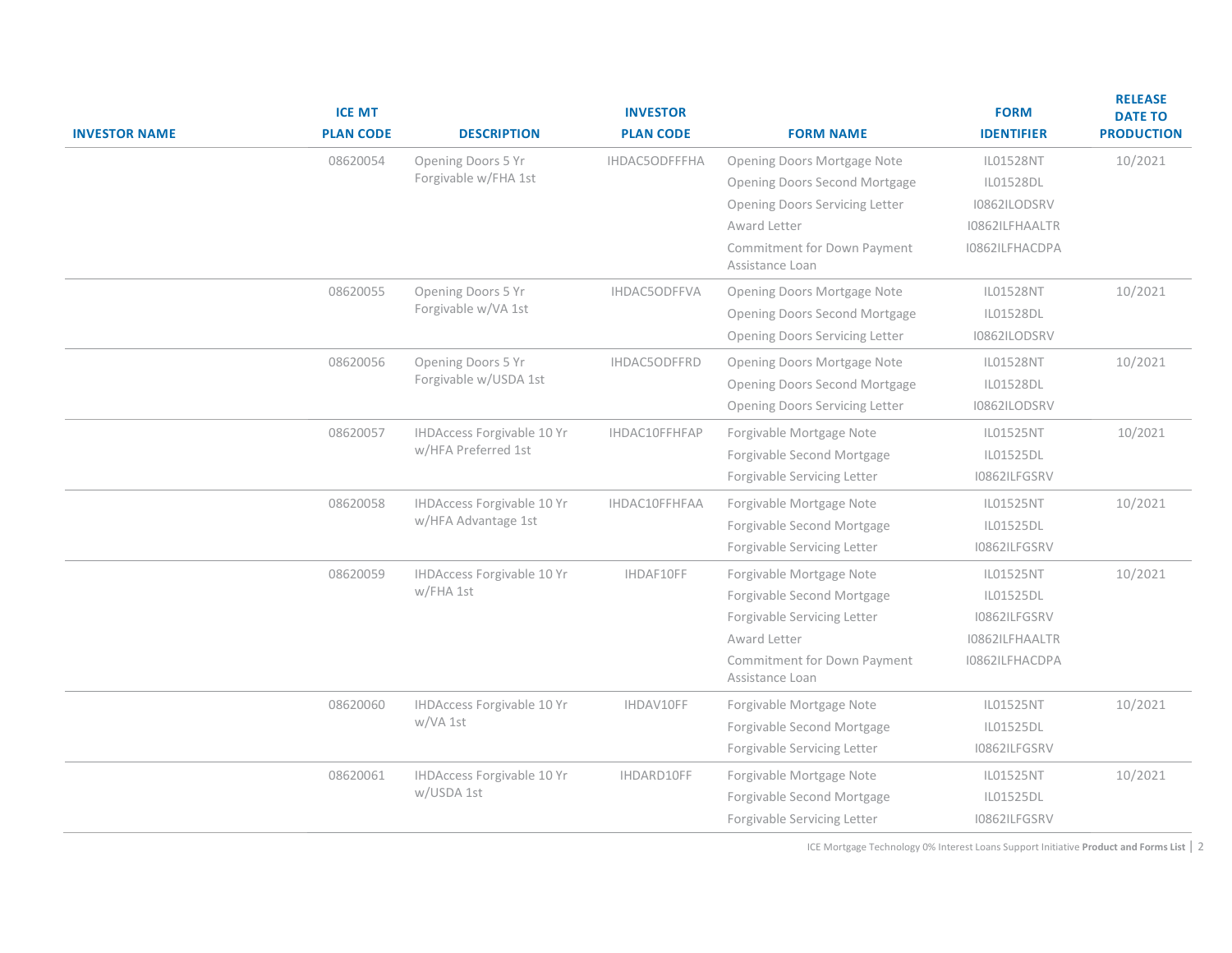| <b>INVESTOR NAME</b> | <b>ICE MT</b><br><b>PLAN CODE</b> | <b>DESCRIPTION</b>                                     | <b>INVESTOR</b><br><b>PLAN CODE</b> | <b>FORM NAME</b>                               | <b>FORM</b><br><b>IDENTIFIER</b> | <b>RELEASE</b><br><b>DATE TO</b><br><b>PRODUCTION</b> |
|----------------------|-----------------------------------|--------------------------------------------------------|-------------------------------------|------------------------------------------------|----------------------------------|-------------------------------------------------------|
|                      | 08620062                          | <b>IHDAccess Deferred 30 Yr</b>                        | IHDAC30FDHFAP                       | Deferred Mortgage Note                         | IL01526NT                        | 10/2021                                               |
|                      |                                   | w/HFA Preferred 1st                                    |                                     | Deferred Second Mortgage                       | IL01526DL                        |                                                       |
|                      |                                   |                                                        |                                     | Deferred Servicing Letter                      | I0862ILDFSRV                     |                                                       |
|                      | 08620063                          | <b>IHDAccess Deferred 30 Yr</b><br>w/HFA Advantage 1st | IHDAC30FDHFAA                       | Deferred Mortgage Note                         | IL01526NT                        | 10/2021                                               |
|                      |                                   |                                                        |                                     | Deferred Second Mortgage                       | IL01526DL                        |                                                       |
|                      |                                   |                                                        |                                     | Deferred Servicing Letter                      | I0862ILDFSRV                     |                                                       |
|                      | 08620064                          | <b>IHDAccess Deferred 30 Yr</b><br>w/FHA 1st           | IHDAF30FD                           | Deferred Mortgage Note                         | IL01526NT                        | 10/2021                                               |
|                      |                                   |                                                        |                                     | Deferred Second Mortgage                       | IL01526DL                        |                                                       |
|                      |                                   |                                                        |                                     | Deferred Servicing Letter                      | I0862ILDFSRV                     |                                                       |
|                      |                                   |                                                        |                                     | Award Letter                                   | I0862ILFHAALTR                   |                                                       |
|                      |                                   |                                                        |                                     | Commitment for Down Payment<br>Assistance Loan | I0862ILFHACDPA                   |                                                       |
|                      | 08620065                          | IHDAccess Deferred 30 Yr                               | IHDAV30FD                           | Deferred Mortgage Note                         | <b>IL01526NT</b>                 | 10/2021                                               |
|                      |                                   | w/VA 1st                                               |                                     | Deferred Second Mortgage                       | IL01526DL                        |                                                       |
|                      |                                   |                                                        |                                     | Deferred Servicing Letter                      | I0862ILDFSRV                     |                                                       |
|                      | 08620066                          | <b>IHDAccess Deferred 30 Yr</b>                        | IHDARD30FD                          | Deferred Mortgage Note                         | <b>IL01526NT</b>                 | 10/2021                                               |
|                      |                                   | w/USDA 1st                                             |                                     | Deferred Second Mortgage                       | IL01526DL                        |                                                       |
|                      |                                   |                                                        |                                     | Deferred Servicing Letter                      | I0862ILDFSRV                     |                                                       |
|                      | 08620067                          | <b>IHDAccess Repayable 10 Yr</b>                       | IHDAC10FRHFAP<br>IHDAC10FRHFAA      | Repayable Mortgage Note                        | <b>IL01527NT</b>                 | 10/2021                                               |
|                      |                                   | w/HFA Preferred 1st                                    |                                     | Repayable Second Mortgage                      | IL01527DL                        |                                                       |
|                      | 08620068                          | IHDAccess Repayable 10 Yr                              |                                     | Repayable Mortgage Note                        | <b>IL01527NT</b>                 | 10/2021                                               |
|                      |                                   | w/HFA Advantage 1st                                    |                                     | Repayable Second Mortgage                      | IL01527DL                        |                                                       |
|                      | 08620069                          | IHDAccess Repayable 10 Yr<br>w/FHA 1st                 | IHDAF10FR                           | Repayable Mortgage Note                        | <b>IL01527NT</b>                 | 10/2021                                               |
|                      |                                   |                                                        |                                     | Repayable Second Mortgage                      | IL01527DL                        |                                                       |
|                      |                                   |                                                        | Award Letter                        | I0862ILFHAALTR                                 |                                  |                                                       |
|                      |                                   |                                                        |                                     | Commitment for Down Payment<br>Assistance Loan | I0862ILFHACDPA                   |                                                       |
|                      | 08620070                          | <b>IHDAccess Repayable 10 Yr</b>                       | IHDAV10FR                           | Repayable Mortgage Note                        | IL01527NT                        | 10/2021                                               |
|                      |                                   | w/VA 1st                                               |                                     | Repayable Second Mortgage                      | IL01527DL                        |                                                       |

ICE Mortgage Technology 0% Interest Loans Support Initiative **Product and Forms List** | 3